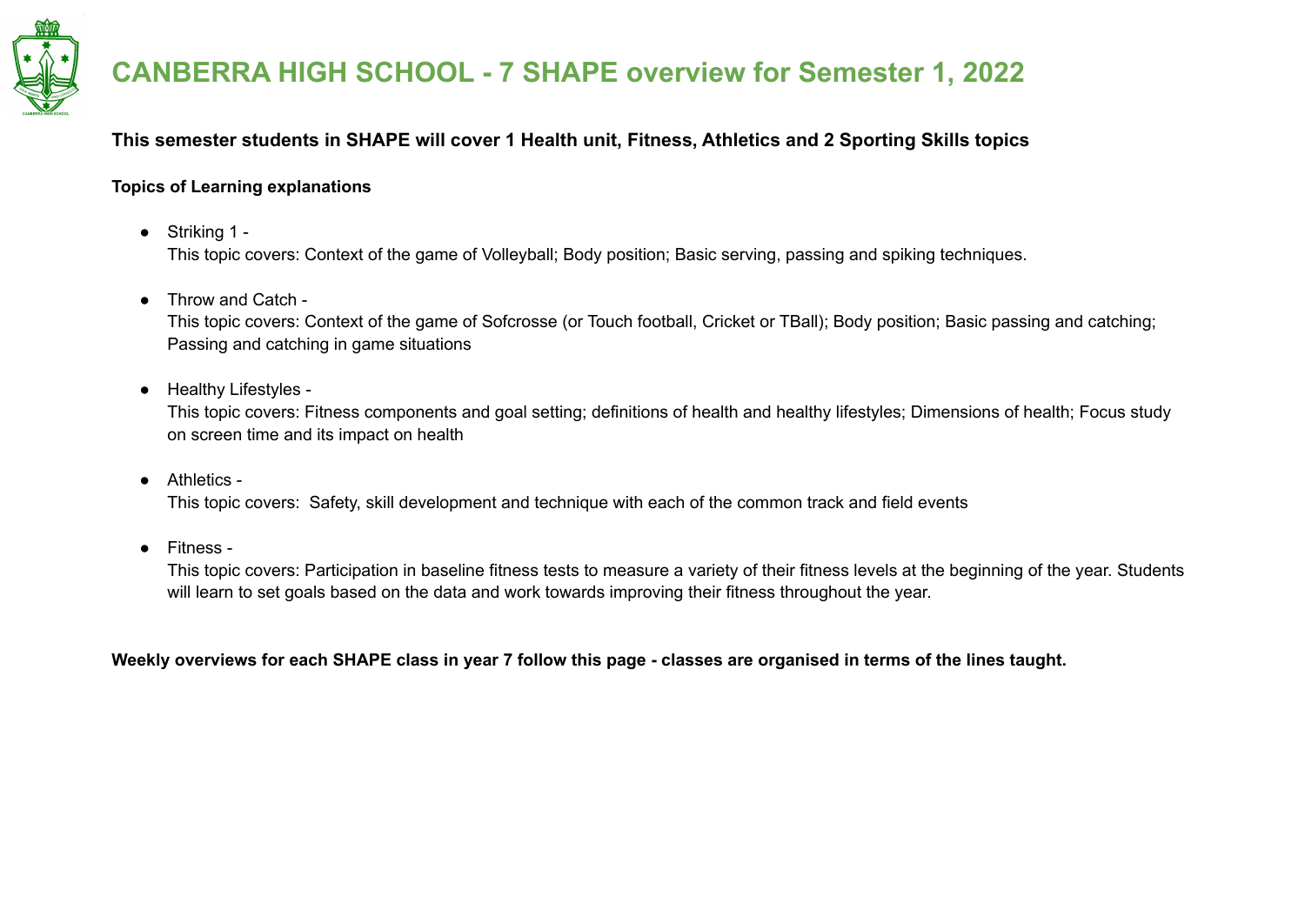

### **This semester students in SHAPE will cover 1 Health unit, Fitness, Athletics and 2 Sporting Skills topics**

| Line D            | 7 Betts                                           | 7 Maloney                 | 7 Mikk                    | 7 Evans                   |
|-------------------|---------------------------------------------------|---------------------------|---------------------------|---------------------------|
| Week              |                                                   |                           |                           |                           |
| $\mathbf 1$       | <b>Minor Games and</b><br>introduction to fitness |                           |                           | Minor Games an            |
| $\overline{2}$    | Minor Games and<br>introduction to fitness        |                           |                           | Minor Games a             |
| 3                 | Kicking 1                                         | Throwing 1                | Accuracy                  | Kicking 2                 |
| 4                 | Kicking 1                                         | Throwing 1                | Accuracy                  | Kicking 2                 |
| 5                 | Kicking 1                                         | Throwing 1                | Accuracy                  | Kicking 2                 |
| 6                 | Striking 1                                        | Accuracy                  | Kicking 1                 | Throwing 2                |
| $\overline{7}$    | Striking 1                                        | Accuracy                  | Kicking 1                 | Throwing 2                |
| 8                 | Striking 1                                        | Accuracy                  | <b>Healthy Lifestyles</b> | <b>Healthy Lifestyles</b> |
| 9                 | Throwing 1                                        | Striking 1                | <b>Healthy Lifestyles</b> | <b>Healthy Lifestyles</b> |
| 10                | Throwing 1                                        | Striking 1                | <b>Healthy Lifestyles</b> | <b>Healthy Lifestyles</b> |
| Term <sub>2</sub> | Term <sub>2</sub>                                 | Term <sub>2</sub>         | Term <sub>2</sub>         | Term 2                    |
| 1                 | Throwing 1                                        | Striking 1                | Kicking 1                 | Throwing 2                |
| $\overline{2}$    | Throwing 1                                        | Minor Games               | Striking 1                | Accuracy                  |
| 3                 | <b>Healthy Lifestyles</b>                         | <b>Healthy Lifestyles</b> | Striking 1                | Accuracy                  |
| 4                 | <b>Healthy Lifestyles</b>                         | <b>Healthy Lifestyles</b> | Striking 1                | Accuracy                  |
| 5                 | <b>Healthy Lifestyles</b>                         | <b>Healthy Lifestyles</b> | Throwing 1                | Striking 1                |
| 6                 | Accuracy                                          | Kicking 1                 | Throwing 1                | Striking 1                |
| $\overline{7}$    | Accuracy                                          | Kicking 1                 | Throwing 1                | Striking 1                |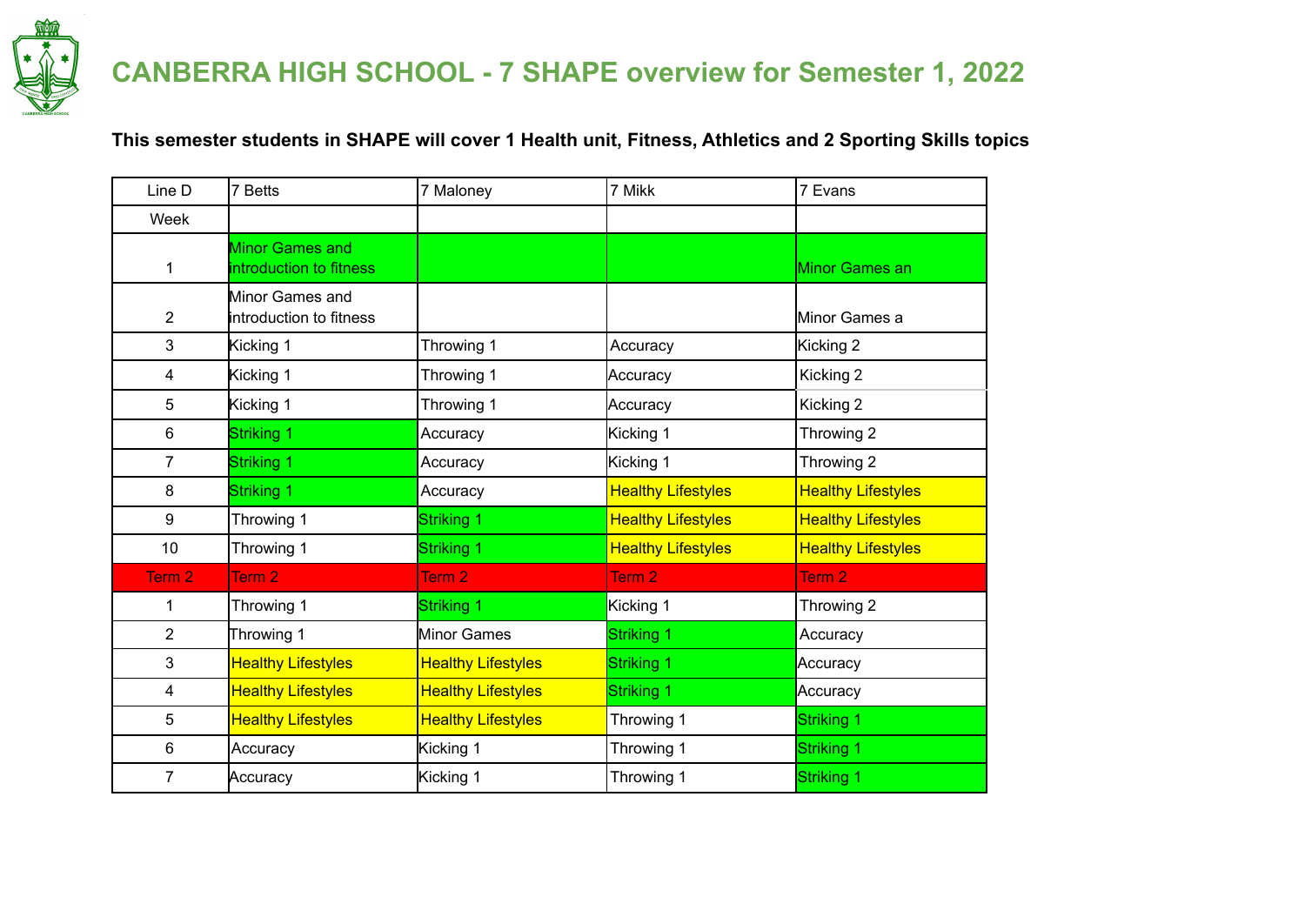

### **This semester students in SHAPE will cover 1 Health unit, Fitness, Athletics and 2 Sporting Skills topics**

|    | Accuracy          | Kicking 1         | Throwing 1         | Minor games       |
|----|-------------------|-------------------|--------------------|-------------------|
|    | Accuracy          | Kicking           | <b>Minor Games</b> | Minor games       |
| 10 | Indigenous Sports | Indigenous Sports | Indigenous Sports  | Indigenous Sports |

| Line F         | 7 Betts                                           | 7 Maloney                 | 7 Gooch                   | 7 Gaskin                                          | 7 Evans                   |
|----------------|---------------------------------------------------|---------------------------|---------------------------|---------------------------------------------------|---------------------------|
| Week           | Term 1                                            | Term 1                    | Term 1                    | Term 1                                            | Term 1                    |
|                | <b>Minor Games and</b><br>introduction to fitness |                           |                           | <b>Minor Games and</b><br>introduction to fitness |                           |
| $\overline{2}$ | Minor Games and<br>introduction to fitness        |                           |                           | Minor Games and<br>introduction to fitness        |                           |
| 3              | Kicking 1                                         | Throwing 1                | Accuracy                  | Kicking 2                                         | Throwing 2                |
| 4              | Kicking 1                                         | Throwing 1                | Accuracy                  | Kicking 2                                         | Throwing 2                |
| 5              | Kicking 1                                         | Throwing 1                | Accuracy                  | Kicking 2                                         | Throwing 2                |
| 6              | Striking 1                                        | Accuracy                  | Kicking 1                 | Throwing 2                                        | Accuracy                  |
| 7              | <b>Striking 1</b>                                 | Accuracy                  | Kicking 1                 | Throwing 2                                        | Accuracy                  |
| 8              | Striking 1                                        | Accuracy                  | <b>Healthy Lifestyles</b> | <b>Healthy Lifestyles</b>                         | <b>Healthy Lifestyles</b> |
| 9              | Throwing 1                                        | Striking 1                | <b>Healthy Lifestyles</b> | <b>Healthy Lifestyles</b>                         | <b>Healthy Lifestyles</b> |
| 10             | Throwing 1                                        | Striking 1                | <b>Healthy Lifestyles</b> | <b>Healthy Lifestyles</b>                         | <b>Healthy Lifestyles</b> |
| Term 2         | Term 2                                            | Term 2                    | Term 2                    | Term 2                                            | Term 2                    |
|                | Throwing 1                                        | Striking 1                | Kicking 1                 | Throwing 2                                        | Accuracy                  |
| $\overline{2}$ | Throwing 1                                        | Minor Games               | Striking 1                | Accuracy                                          | Accuracy                  |
| 3              | <b>Healthy Lifestyles</b>                         | <b>Healthy Lifestyles</b> | Striking 1                | Accuracy                                          | Kicking 2                 |